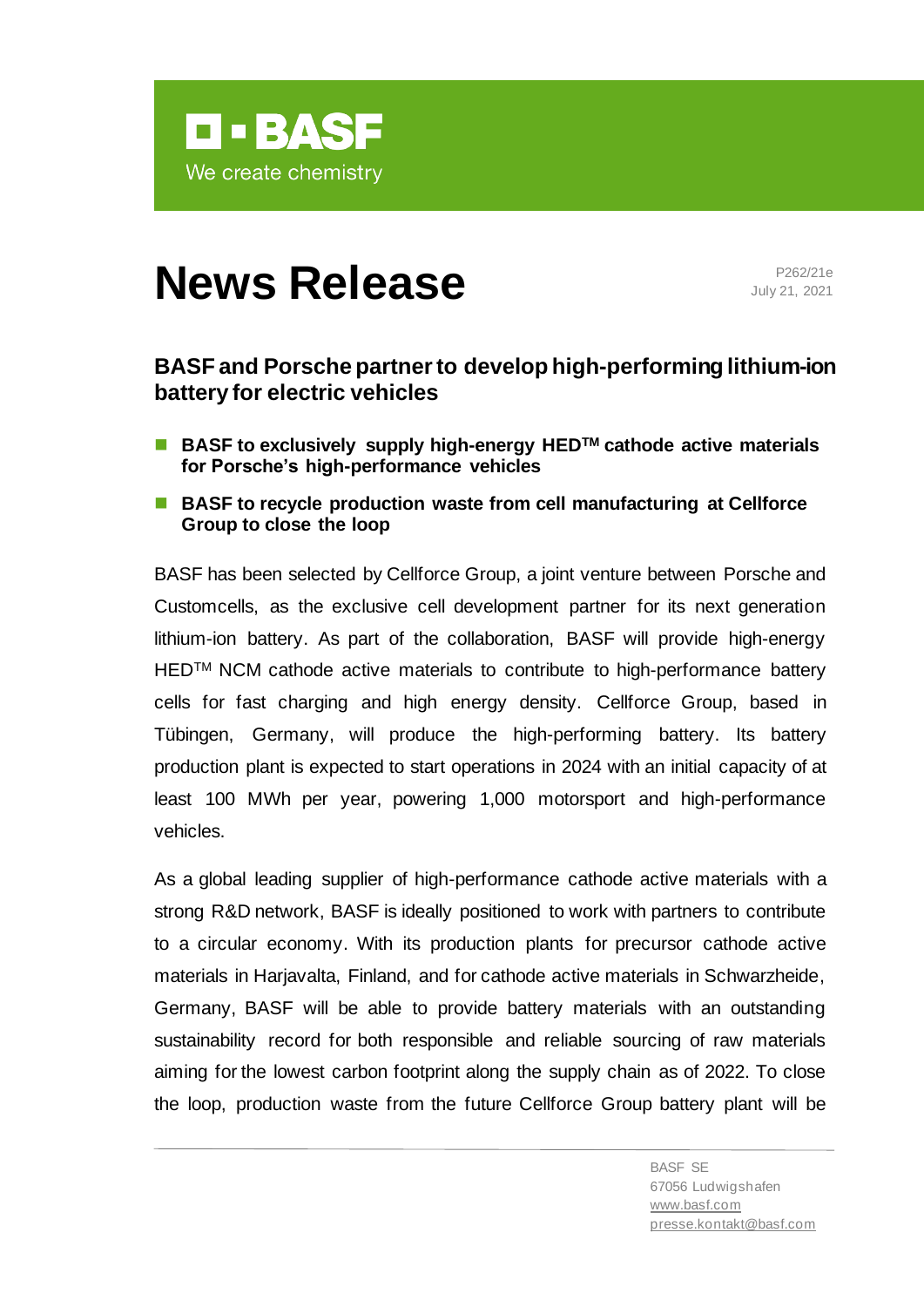recycled at BASF's prototype plant for battery recycling in Schwarzheide, Germany. Lithium, nickel, cobalt, and manganese will be recycled in a hydrometallurgical process and re-introduced into BASF's production process for cathode active materials.

"We look forward to collaborating with Porsche and the Cellforce Group to develop future high-performance batteries for electric vehicles and work together towards our common goal of sustainable mobility," says Dr. Markus Kamieth, Member of the Board of Executive Directors of BASF SE. "BASF's cathode active materials will be tailored to Porsche's specific needs leveraging our strong R&D capabilities. Furthermore, they will have an industry leading low  $CO<sub>2</sub>$  impact thanks to our efficient manufacturing process, the high share of renewable energy, the upstream integration into the key raw materials as well as the short transportation route along the value chain. With battery recycling we can ensure that valuable materials are kept in the production loop and further reduce the  $CO<sub>2</sub>$  footprint of our cathode materials by an expected total of up to 60%."

"As an automotive manufacturer, Porsche aims to be CO2-neutral in its overall balance sheet by 2030. In this respect, a low CO<sup>2</sup> footprint, closed-loop recycling and sustainability are increasingly in the foreground," says Michael Steiner, Member of the Executive Board for Research and Development at Porsche AG. "The cooperation with BASF is a win-win situation for all parties involved. European sources for the materials nickel and cobalt, the associated security of supply and the short transport routes from Schwarzheide to Baden-Württemberg in Germany were all important arguments for the decision to work with BASF. The battery cells - especially the cathode active materials - are at the center of considerations here. We are very pleased that together with BASF we are bringing an environmentally friendly cell technology to series-production readiness."

"With its in-depth expertise in cathode active materials, BASF supports us in a core area of cell development," adds Markus Gräf, Managing Director of the Cellforce Group. "The cathode active materials show very high cycle stabilities right from the start and are particularly good at fast charging. These are exactly the properties that Cellforce was looking for. BASF is also very committed to adapting the cathode active materials to the requirements of next generation silicon anodes. And in the production area, too, we have worked out a concept together with BASF on how production waste generated in the various areas can be collected and returned to